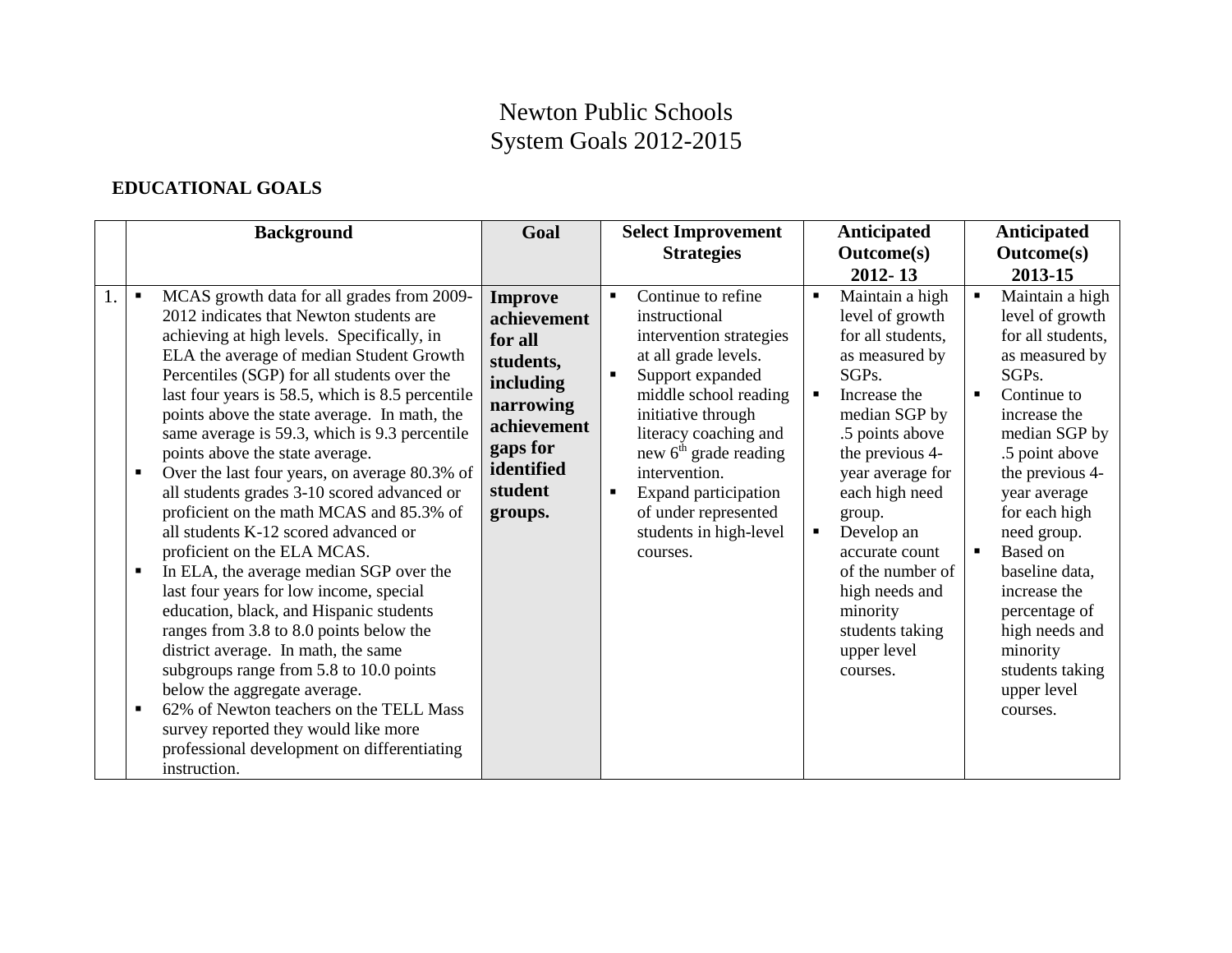|                | <b>Background</b>                                                                                                                                                                                                                                                                                                                                                                                                                                                                                 | Goal                                                                                                                                                                                                                                               | <b>Select Improvement</b><br><b>Strategies</b>                                                                                                                                                                                                                                                                                                                                               | <b>Anticipated</b><br><b>Outcome(s)</b><br>2012-13                                                                                                              | <b>Anticipated</b><br><b>Outcome(s)</b><br>2013-15                                                                                                                                                                                                                                                                                                              |
|----------------|---------------------------------------------------------------------------------------------------------------------------------------------------------------------------------------------------------------------------------------------------------------------------------------------------------------------------------------------------------------------------------------------------------------------------------------------------------------------------------------------------|----------------------------------------------------------------------------------------------------------------------------------------------------------------------------------------------------------------------------------------------------|----------------------------------------------------------------------------------------------------------------------------------------------------------------------------------------------------------------------------------------------------------------------------------------------------------------------------------------------------------------------------------------------|-----------------------------------------------------------------------------------------------------------------------------------------------------------------|-----------------------------------------------------------------------------------------------------------------------------------------------------------------------------------------------------------------------------------------------------------------------------------------------------------------------------------------------------------------|
| $\overline{2}$ | The Commonwealth of<br>Massachusetts has adopted the<br><b>Common Core State Standards</b><br>(CCSS) as our new curriculum<br>frameworks.<br>The state will soon require<br>district-wide assessments to be<br>used as part of the new<br>evaluation instrument.<br>63% of Newton faculty<br>reported on the TELL Mass<br>survey that they would like<br>additional professional<br>development on the Common<br>Core and 49% wanted<br>professional development on<br>using student assessments. | <b>Provide students</b><br>with a coherent,<br>consistent, and<br>aligned pre-K<br>through grade 12<br>curriculum that<br>includes authentic<br>learning<br>experiences, a<br>variety of<br>assessment<br>strategies, and use<br>of digital tools. | Continue to align<br>$\blacksquare$<br>Newton's curriculum<br>to the Common Core<br>State Standards,<br>including expanding<br>common assessments<br>across all grade levels<br>and curriculum areas.<br>Continue to nurture<br>$\blacksquare$<br>teacher collaboration<br>to better understand<br>the Common Core,<br>improve instructional<br>practice and enhance<br>student performance. | Determine a<br>$\blacksquare$<br>baseline of current<br>common<br>assessments and<br>develop or refine<br>guidelines for<br>designing<br>common<br>assessments. | Design and pilot<br>district-wide<br>common<br>assessments at<br>each level<br>(elementary,<br>middle, and high)<br>in single grade or<br>department, which<br>engage students in<br>applying their<br>knowledge and<br>skills.<br>Analyze and report<br>common assessment<br>data to identify<br>strengths and areas<br>for growth across all<br>grade levels. |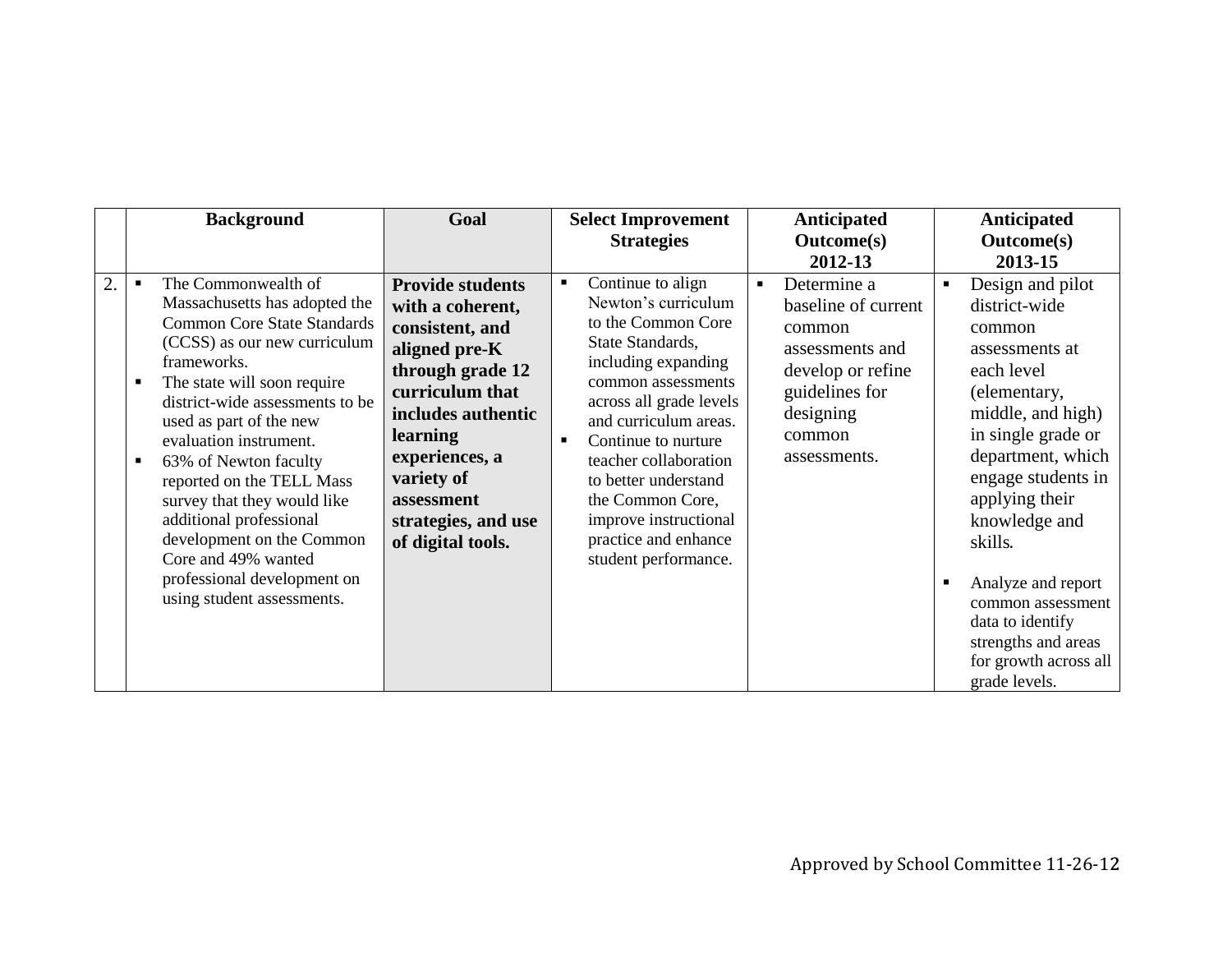|                  | <b>Background</b>                                                                                                                                                                                                                                                                                                                                                                                                                              | Goal                                                                                                                                                                                                                | <b>Select Improvement Strategies</b>                                                                                                                                                                                                                                                                                                                                                                                                                                                                                                                  | Anticipated                                                                                                                                                                                                                                                                                                                                                                                                                                                                                            | Anticipated                                                                                                                                                                                                                                                                                                                                                                                                                                 |
|------------------|------------------------------------------------------------------------------------------------------------------------------------------------------------------------------------------------------------------------------------------------------------------------------------------------------------------------------------------------------------------------------------------------------------------------------------------------|---------------------------------------------------------------------------------------------------------------------------------------------------------------------------------------------------------------------|-------------------------------------------------------------------------------------------------------------------------------------------------------------------------------------------------------------------------------------------------------------------------------------------------------------------------------------------------------------------------------------------------------------------------------------------------------------------------------------------------------------------------------------------------------|--------------------------------------------------------------------------------------------------------------------------------------------------------------------------------------------------------------------------------------------------------------------------------------------------------------------------------------------------------------------------------------------------------------------------------------------------------------------------------------------------------|---------------------------------------------------------------------------------------------------------------------------------------------------------------------------------------------------------------------------------------------------------------------------------------------------------------------------------------------------------------------------------------------------------------------------------------------|
|                  |                                                                                                                                                                                                                                                                                                                                                                                                                                                |                                                                                                                                                                                                                     |                                                                                                                                                                                                                                                                                                                                                                                                                                                                                                                                                       | <b>Outcome(s)</b>                                                                                                                                                                                                                                                                                                                                                                                                                                                                                      | <b>Outcome(s)</b>                                                                                                                                                                                                                                                                                                                                                                                                                           |
|                  |                                                                                                                                                                                                                                                                                                                                                                                                                                                |                                                                                                                                                                                                                     |                                                                                                                                                                                                                                                                                                                                                                                                                                                                                                                                                       | 2012-13                                                                                                                                                                                                                                                                                                                                                                                                                                                                                                | 2013-15                                                                                                                                                                                                                                                                                                                                                                                                                                     |
| $\overline{3}$ . | Our nation's schools<br>$\blacksquare$<br>need to "contribute"<br>significantly to this<br>country's capacity for<br>creativity, imagination<br>and innovation"<br>(Wagner, 2010).<br>"We Americans will<br>$\blacksquare$<br>have to work harder, run<br>faster, and become<br>smarter to make sure<br>that more of us are able<br>to connect and compete,<br>collaborate and innovate<br>on the flat-world<br>platform" (Friedman,<br>2007). | <b>Ensure that</b><br>instruction<br>cultivates<br>curiosity, and<br>incorporates,<br>critical<br>thinking,<br>communication,<br>collaboration,<br>and<br>opportunities<br>for students to<br>create and<br>invent. | Continue to support, nurture and<br>$\blacksquare$<br>expand initiatives that foster<br>innovation.<br>Continue to expand the senior year<br>п<br>and other culminating projects at<br>both high schools.<br>Continue to expand flexibility and<br>$\blacksquare$<br>opportunities between both high<br>schools to share student offerings.<br><b>Continue "Making Thinking</b><br>$\blacksquare$<br>Visible" (MTV) initiative at the<br>middle schools and begin to<br>implement "Making Thinking<br>Visible" strategies at the elementary<br>level. | Increase<br>٠<br>opportunities at<br>Newton South and<br>the middle<br>schools for<br>students and<br>faculty to work<br>with the<br>Innovation Lab.<br>Compile baseline<br>$\blacksquare$<br>data from the last<br>five years of the<br>number of high<br>school seniors<br>who chose<br>alternative options<br>in the senior year.<br><b>Ensure that MTV</b><br>routines are<br>regularly used by<br>middle school<br>faculty as<br>evidenced by<br>classroom visits<br>and instructional<br>rounds. | Increase<br>$\blacksquare$<br>opportunities at<br>all levels for<br>students and<br>faculty to work<br>within the<br><b>Innovation Lab</b><br>structure.<br>Based on<br>$\blacksquare$<br>baseline data,<br>increase the<br>number of high<br>school seniors<br>who choose<br>alternative<br>options in the<br>senior year.<br><b>Expand MTV</b><br>routines to the<br>elementary level<br>through targeted<br>professional<br>development. |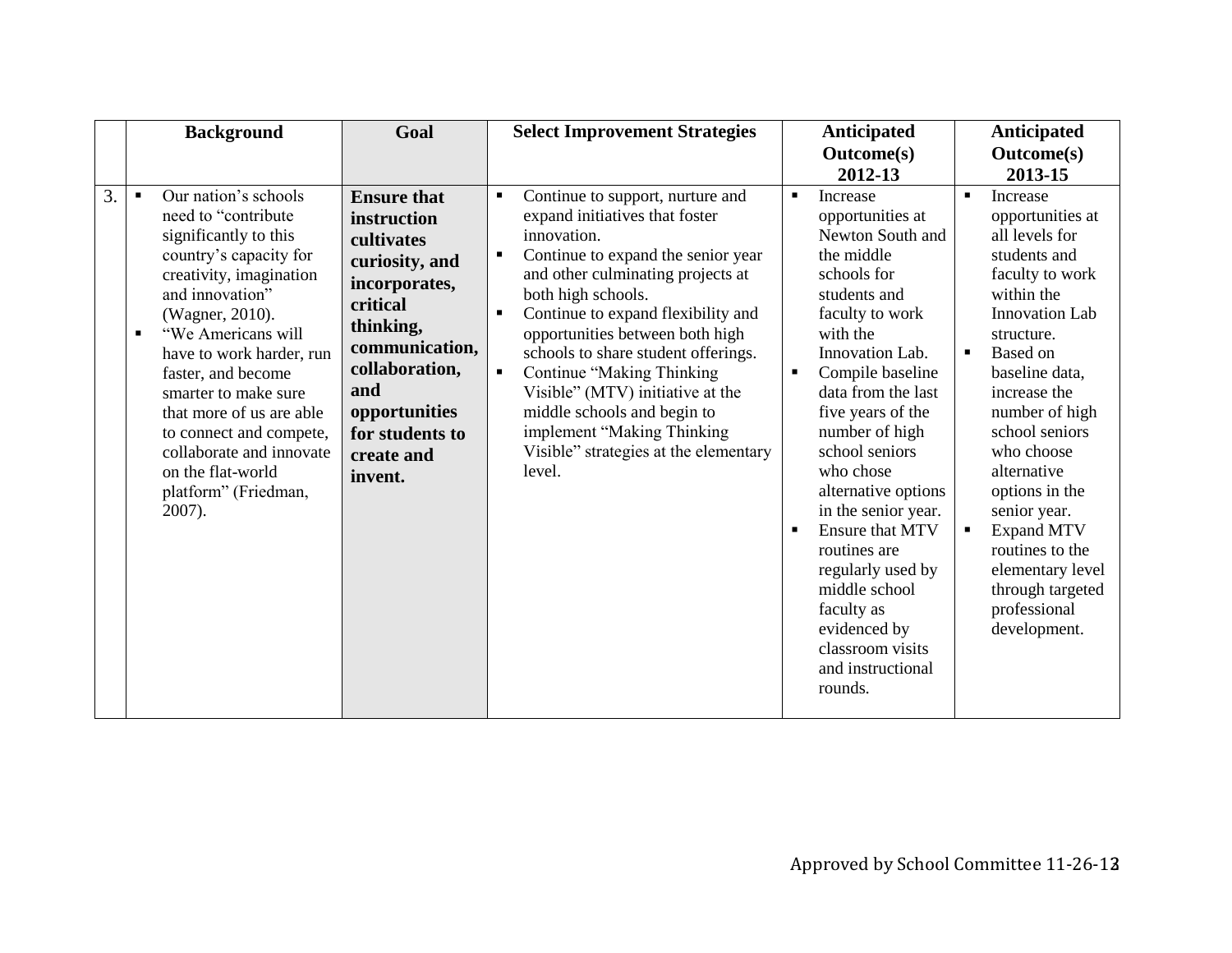|    | <b>Background</b>                                                                                                                                                                                                                                                                                                                                                                                                                                                                                                                                                                                                                                                                            | Goal                                                                                                                                                                                                                                                                                                                                                                                                               | <b>Select Improvement</b><br><b>Strategies</b>                                                                                                                                                                                                                                                                                                                                                                                                                                                                                                | <b>Anticipated</b><br><b>Outcome(s)</b><br>2012-13                                                                                                                                                                                                                                                                                                                                                                                                                                                               | Anticipated<br><b>Outcome(s)</b><br>2013-15                                                                                                                                                                                                                                           |
|----|----------------------------------------------------------------------------------------------------------------------------------------------------------------------------------------------------------------------------------------------------------------------------------------------------------------------------------------------------------------------------------------------------------------------------------------------------------------------------------------------------------------------------------------------------------------------------------------------------------------------------------------------------------------------------------------------|--------------------------------------------------------------------------------------------------------------------------------------------------------------------------------------------------------------------------------------------------------------------------------------------------------------------------------------------------------------------------------------------------------------------|-----------------------------------------------------------------------------------------------------------------------------------------------------------------------------------------------------------------------------------------------------------------------------------------------------------------------------------------------------------------------------------------------------------------------------------------------------------------------------------------------------------------------------------------------|------------------------------------------------------------------------------------------------------------------------------------------------------------------------------------------------------------------------------------------------------------------------------------------------------------------------------------------------------------------------------------------------------------------------------------------------------------------------------------------------------------------|---------------------------------------------------------------------------------------------------------------------------------------------------------------------------------------------------------------------------------------------------------------------------------------|
| 4. | "Building a school's<br>$\blacksquare$<br>capacity to learn is a<br>collective rather than<br>individual task. People<br>who engage in<br>collaborative team<br>learning are able to<br>learn from one another<br>and thus create<br>momentum to fuel<br>continued<br>improvement"<br>(DuFour, et. al., 2004).<br>"Shared expertise is the<br>$\blacksquare$<br>driver of instructional<br>change" (Elmore,<br>1999).<br>According to TELL<br>$\blacksquare$<br>Mass survey, 36% of<br>NPS teachers strongly<br>disagree or disagree<br>that, "Professional<br>development provides<br>ongoing opportunities<br>for teachers to work<br>with colleagues to<br>refine teaching<br>practices." | <b>Develop</b> and<br>support educator<br>collaboration<br>including looking at<br>student work,<br>sharing effective<br>instructional<br>practices, and data<br>analysis on a<br>variety of student<br>learning measures,<br>and provide focused<br>and job-embedded<br>professional<br>learning that<br>supports district<br>teaching and<br>learning goals for<br>all teachers,<br>administrators and<br>staff. | Provide job-embedded<br>$\blacksquare$<br>professional<br>development (teachers<br>working with coaches)<br>focused on student<br>learning.<br>Continue to expand<br>$\blacksquare$<br>summer professional<br>learning and in-service<br>credit projects with an<br>emphasis on educator<br>collaboration and<br>curriculum alignment<br>and articulation.<br>Implement professional<br>$\blacksquare$<br>learning for K-8 literacy<br>specialists and coaches.<br>Continue to develop,<br>$\blacksquare$<br>strengthen, and support<br>PLCs. | Implement a district-<br>$\blacksquare$<br>wide survey about<br>Professional Learning<br>Communities to assess<br>the effectiveness of<br>our PLCs and<br>establish baseline data<br>of faculty involved in<br>PLCs at every level.<br>Establish a baseline of<br>$\blacksquare$<br>curriculum units<br>aligned to the CCSS.<br>Increase amount of<br>$\blacksquare$<br>summer professional<br>work by 10% over the<br>last 3 year average.<br>Much of it will<br>involve aligning<br>curriculum to the<br>CCSS. | Analyze baseline<br>$\blacksquare$<br>PLC data and refine<br>our work to<br>strengthen areas of<br>concern.<br>Increase the<br>$\blacksquare$<br>number of<br>curriculum units<br>aligned with the<br>CCSS.<br>Increase amount of<br>٠<br>summer<br>professional<br>development work. |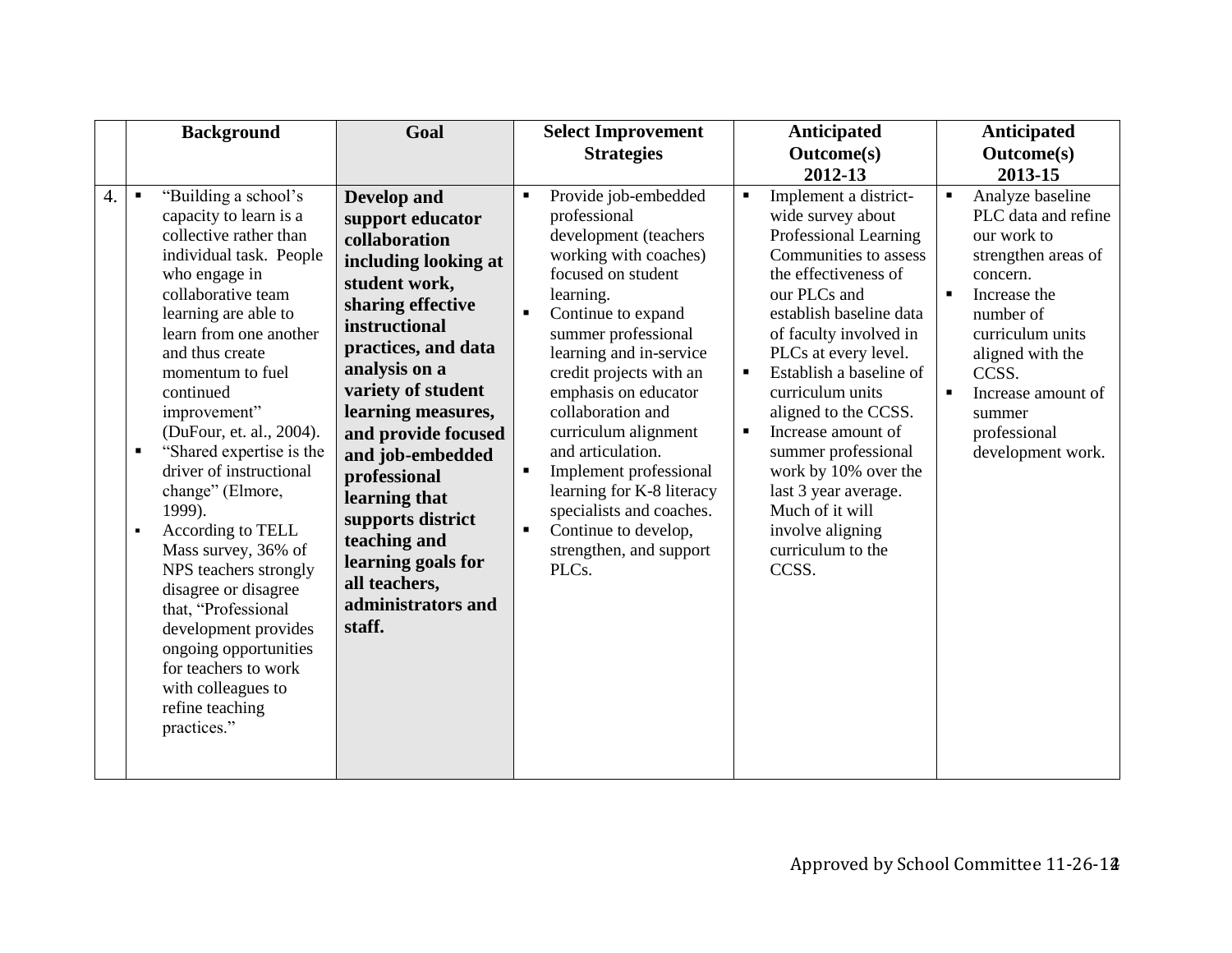|    | <b>Background</b>                                                                                                                                                                                         | Goal                                                                                                                                         | <b>Select Improvement Strategies</b>                                                                                                                                                                                                                                                                                                                                                                                                                                                                                                                                                                                                  | Anticipated<br><b>Outcome(s)</b><br>2012-13                                                                                                                                                                                                      | Anticipated<br><b>Outcome(s)</b><br>2013-15                                                                                                                                                                                                            |
|----|-----------------------------------------------------------------------------------------------------------------------------------------------------------------------------------------------------------|----------------------------------------------------------------------------------------------------------------------------------------------|---------------------------------------------------------------------------------------------------------------------------------------------------------------------------------------------------------------------------------------------------------------------------------------------------------------------------------------------------------------------------------------------------------------------------------------------------------------------------------------------------------------------------------------------------------------------------------------------------------------------------------------|--------------------------------------------------------------------------------------------------------------------------------------------------------------------------------------------------------------------------------------------------|--------------------------------------------------------------------------------------------------------------------------------------------------------------------------------------------------------------------------------------------------------|
| 5. | As a Race to the<br>$\blacksquare$<br>Top district, NPS is<br>required to<br>implement a new<br>evaluation<br>instrument that<br>incorporates State<br>standards and<br>indicators,<br>beginning in 2012. | <b>Effectively</b><br><b>Implement</b> new<br><b>Educator</b><br><b>Evaluation</b><br>System with a<br>focus on<br>teaching and<br>learning. | Design and implement an evaluation<br>п<br>professional development for both<br>administrators and teachers to<br>introduce the components of the new<br>system and begin using it.<br>The Educator Evaluation<br>$\blacksquare$<br><b>Implementation Committee continues</b><br>to review, manage and amend the<br>evaluation process and the tools as<br>needed. In addition, it will explore<br>how to incorporate student<br>performance data into the evaluation<br>procedures.<br>The new evaluation professional<br>$\blacksquare$<br>development team continues to<br>anticipate and respond to educator's<br>learning needs. | Successful<br>implementation of<br>new educator<br>evaluation system as<br>evidenced by<br>completed<br>evaluations,<br>administrator and<br>teacher feedback.<br><b>Attain State</b><br>$\blacksquare$<br>approval of our<br>process and tools. | Refine our<br>$\blacksquare$<br>evaluation<br>process and tools<br>based on teacher<br>and<br>administrator<br>feedback.<br>Refine our new<br>п<br>evaluation<br>professional<br>development<br>based on<br>teachers and<br>administrator<br>feedback. |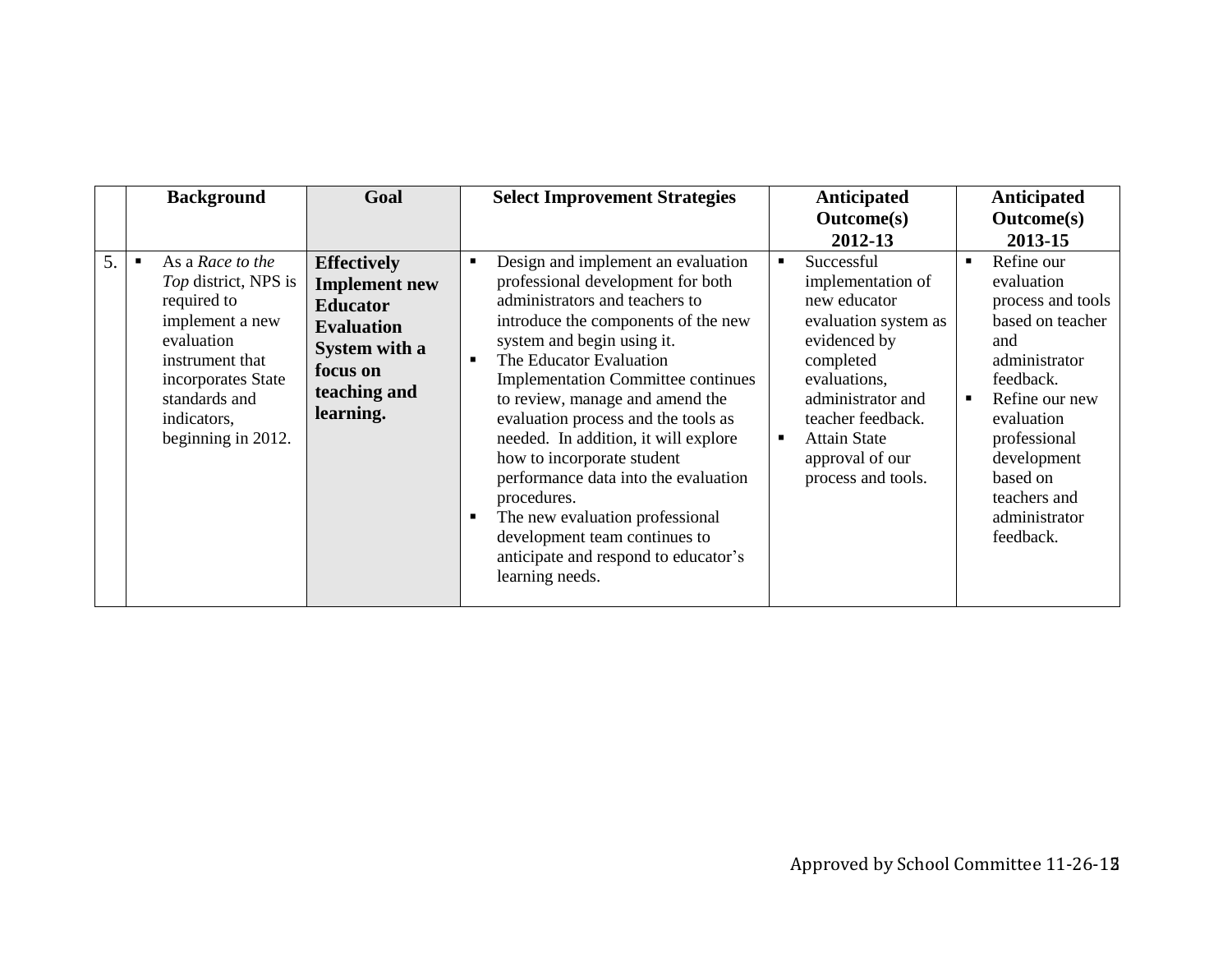|    | <b>Background</b>                                                                                                                                                                                                                                 | Goal                                                                                                                                                              | <b>Select Improvement</b><br><b>Strategies</b>                                                                                                                                                                                                                                                                                                                                                                                                                                                                                                                                                                                                                                   | Anticipated<br><b>Outcome(s)</b><br>2012-13                                                                                                                                                                                                                                                                                                                                                                                                                                                                            | <b>Anticipated</b><br><b>Outcome(s)</b><br>2013-15                                                                                                                                                                                                                                |
|----|---------------------------------------------------------------------------------------------------------------------------------------------------------------------------------------------------------------------------------------------------|-------------------------------------------------------------------------------------------------------------------------------------------------------------------|----------------------------------------------------------------------------------------------------------------------------------------------------------------------------------------------------------------------------------------------------------------------------------------------------------------------------------------------------------------------------------------------------------------------------------------------------------------------------------------------------------------------------------------------------------------------------------------------------------------------------------------------------------------------------------|------------------------------------------------------------------------------------------------------------------------------------------------------------------------------------------------------------------------------------------------------------------------------------------------------------------------------------------------------------------------------------------------------------------------------------------------------------------------------------------------------------------------|-----------------------------------------------------------------------------------------------------------------------------------------------------------------------------------------------------------------------------------------------------------------------------------|
| 6. | School based efforts that<br>$\blacksquare$<br>promote students' social<br>and emotional learning<br>enhance children's well-<br>being and have a positive<br>impact on their school<br>performance. (Elias et.al.,<br>1997; Zins & Elias, 2006). | Nurture a<br>respectful and<br>caring<br>educational<br>environment in<br>which all<br>students become<br>more<br>empathetic,<br>engaged and<br>ethical citizens. | Continue to refine<br>$\blacksquare$<br>implementation of bullying<br>prevention curriculum at each<br>grade level and continue<br>annual anti-bullying staff and<br>parent training.<br>Implement recommendations<br>$\blacksquare$<br>from self-assessment of the<br>district's social and emotional<br>tiered system of support and<br>track data to measure success.<br>Explore implementation of<br>٠<br><b>Positive Behavior</b><br><b>Interventions and Supports</b><br>(PBIS), across the district.<br>Ensure that increased mental<br>$\blacksquare$<br>health staffing and new<br>social/emotional programs<br>address the emerging needs of<br>students and families. | Develop a baseline<br>in the number of<br>bullying incidents<br>reported to our<br>schools.<br><b>Implement Youth</b><br>٠<br><b>Risk Behavior</b><br>Survey (YRBS) at<br>middle and high<br>school; develop<br>action plan to<br>address findings.<br>Increase consistency<br>in implementation of<br>anti-bullying<br>curricula across all<br>grade levels.<br>Provide professional<br>٠<br>development to<br>elementary staff in<br>PBIS and systems of<br>tiered intervention<br>for social emotional<br>learning. | Reduction in the<br>$\blacksquare$<br>number of<br>bullying<br>incidents<br>reported to our<br>schools.<br>Implement<br>٠<br>action plan<br>related to YRBS<br>findings.<br>Increased tiered<br>٠<br>systems of<br>support for<br>social emotional<br>learning at all<br>schools. |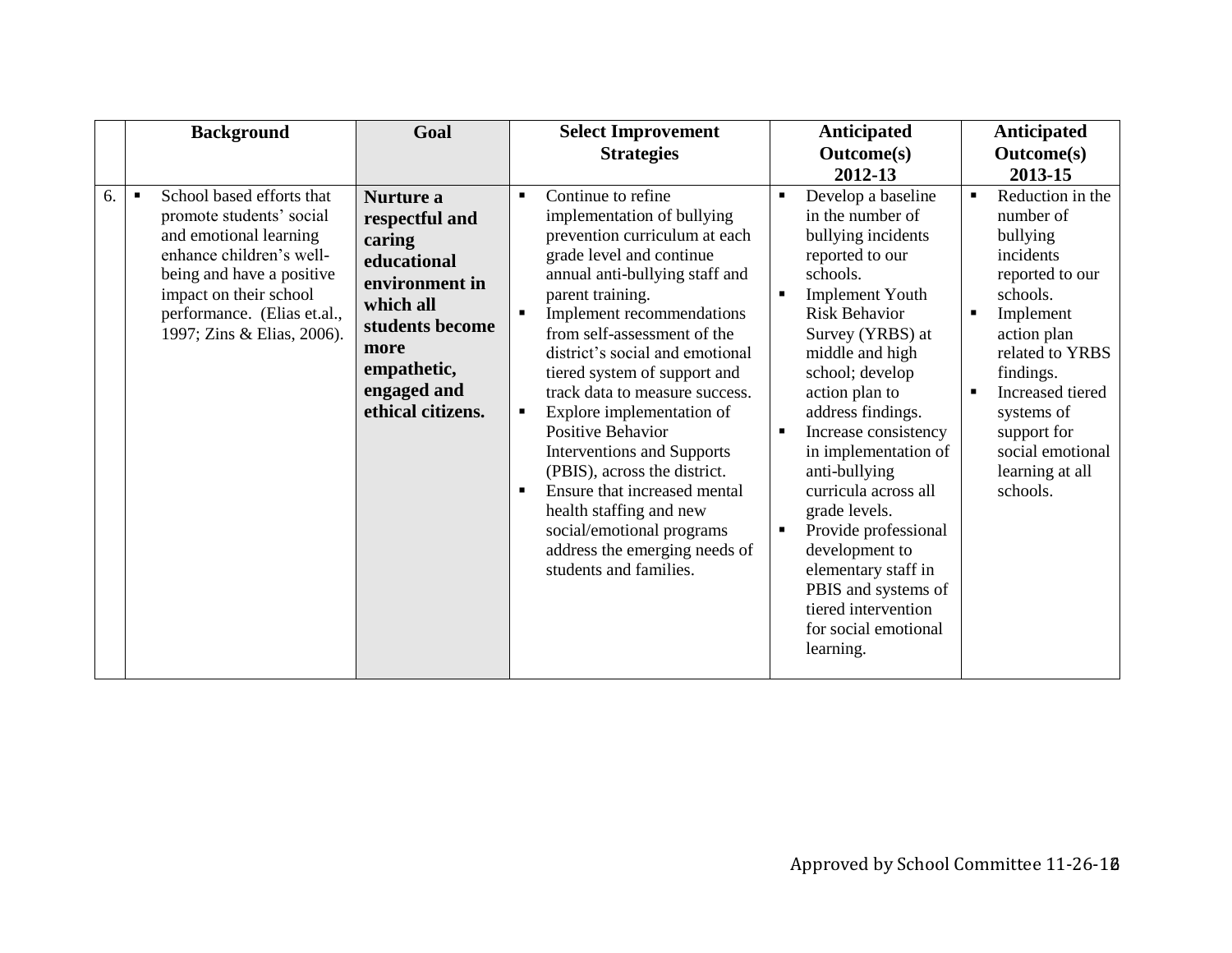## **MANAGERIAL AND OPERATIONAL GOALS**

| <b>Background</b>                                                                                                                                                                                                                                                                                                                                                                                                                                | Goal                                                                                                            | <b>Select Improvement Strategies</b>                                                                                                                                                                                                                                                                                                                                                                                                                                                                                                                                                                                                                                                                                                  | <b>Anticipated</b>                                                                                                                                                                                                                                                                                                                                                                                                | <b>Anticipated</b>                                                                                                                                                                                                                                                                                                                                                                          |
|--------------------------------------------------------------------------------------------------------------------------------------------------------------------------------------------------------------------------------------------------------------------------------------------------------------------------------------------------------------------------------------------------------------------------------------------------|-----------------------------------------------------------------------------------------------------------------|---------------------------------------------------------------------------------------------------------------------------------------------------------------------------------------------------------------------------------------------------------------------------------------------------------------------------------------------------------------------------------------------------------------------------------------------------------------------------------------------------------------------------------------------------------------------------------------------------------------------------------------------------------------------------------------------------------------------------------------|-------------------------------------------------------------------------------------------------------------------------------------------------------------------------------------------------------------------------------------------------------------------------------------------------------------------------------------------------------------------------------------------------------------------|---------------------------------------------------------------------------------------------------------------------------------------------------------------------------------------------------------------------------------------------------------------------------------------------------------------------------------------------------------------------------------------------|
|                                                                                                                                                                                                                                                                                                                                                                                                                                                  |                                                                                                                 |                                                                                                                                                                                                                                                                                                                                                                                                                                                                                                                                                                                                                                                                                                                                       | <b>Outcome(s)</b>                                                                                                                                                                                                                                                                                                                                                                                                 | <b>Outcome(s)</b>                                                                                                                                                                                                                                                                                                                                                                           |
|                                                                                                                                                                                                                                                                                                                                                                                                                                                  |                                                                                                                 |                                                                                                                                                                                                                                                                                                                                                                                                                                                                                                                                                                                                                                                                                                                                       | 2012-13                                                                                                                                                                                                                                                                                                                                                                                                           | 2013-15                                                                                                                                                                                                                                                                                                                                                                                     |
| According to the TELL<br>$\blacksquare$<br>Mass survey, 35% of<br>Newton faculty strongly<br>disagree or disagree that<br>"Teachers and staff work<br>in a school that is<br>environmentally healthy."<br>Both the MSBA and<br><b>HMFH</b> consultants have<br>evaluated our school<br>facilities. Twelve of<br>fifteen elementary schools<br>are rated below standard in<br>both facility condition and<br>in ability to meet program<br>needs. | <b>Continue to</b><br>develop<br>concrete plans<br>to address long-<br>term facilities<br>across the<br>system. | Refine long-range plan, update with<br>$\blacksquare$<br>current enrollment, Massachusetts<br>School Building Authority (MSBA)<br>information, analyze swing space,<br>buffer zones, large and mid-range<br>projects.<br><b>Integrate Long-Range Facilities</b><br>Plan to the City's Long-Range<br>Capital Plan.<br>Work with MSBA on the Angier<br>School project to produce a<br>renovated/new school, which meets<br>all state and local standards by<br>2016.<br>Submit Statement of Interest (SOI)<br>to MSBA by January 2013 to<br>indicate Cabot School as next<br>priority for replacement/renovation.<br>Renovate Carr School to meet<br>standards for renovated elementary<br>school to serve as "swing space" by<br>2014. | City's long<br>$\blacksquare$<br>range plan will<br>incorporate NPS<br>long range plan<br>Continue to<br>$\blacksquare$<br>refine long-term<br>facilities plan<br>and submit SOIs<br>as requested.<br>Angier School<br>$\blacksquare$<br><b>Building Project</b><br>to complete<br>feasibility study<br>and initial<br>design phase.<br>Carr School<br>$\blacksquare$<br>construction to<br>begin in mid<br>2013. | Cabot School to<br>$\blacksquare$<br>enter feasibility<br>and design phase<br>if invited by<br>MSBA in 2013.<br>Angier School<br>п<br>construction to<br>proceed with<br>MSBA agreed<br>funding.<br>Carr School<br>construction to<br>be completed by<br>summer 2014 in<br>readiness for<br>Angier students.<br>Zervas School<br>п<br>renovation and<br>expansion plans<br>to be completed. |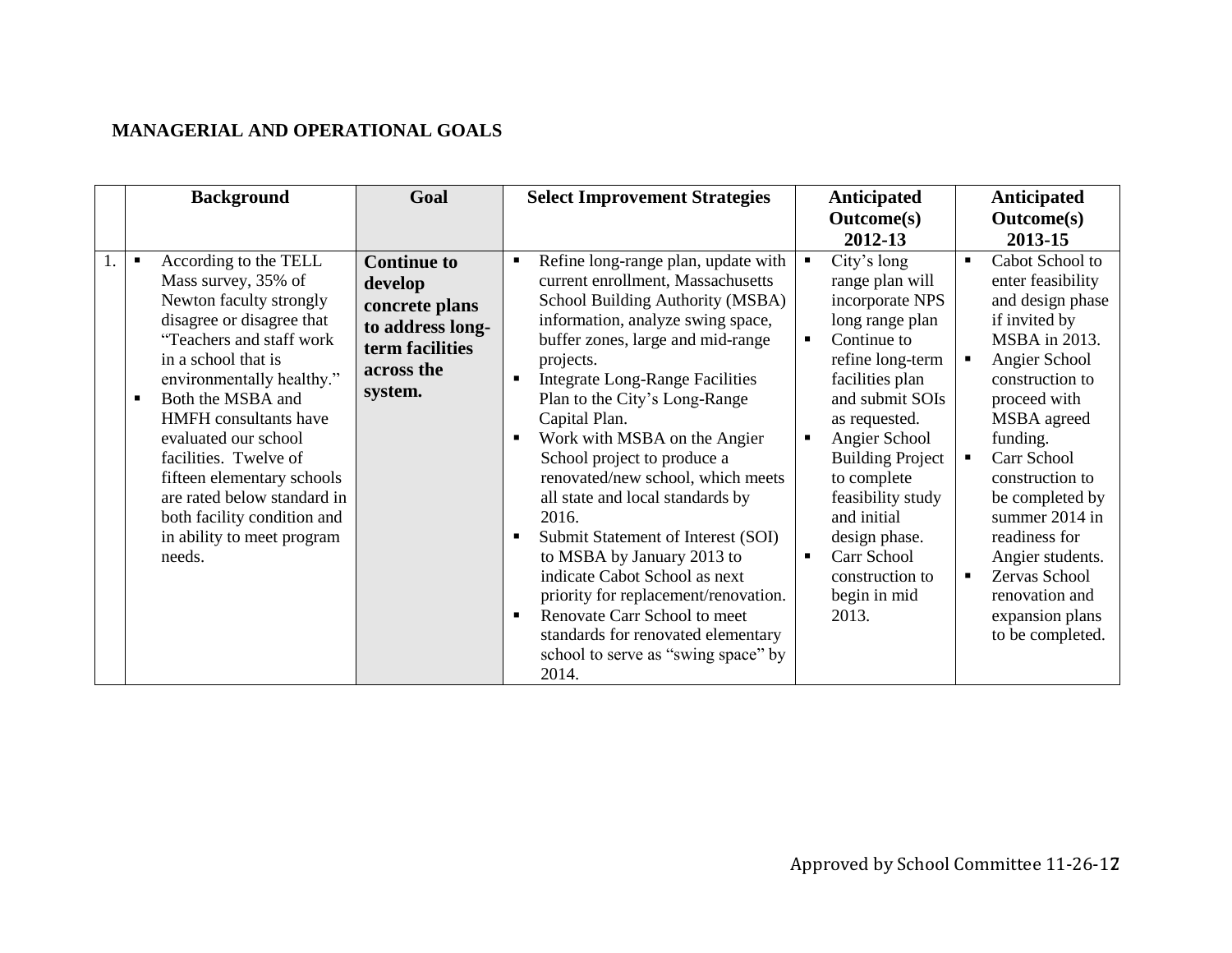|    | <b>Background</b>                                                                                                                                                                                         | Goal                                                                                                  | <b>Select Improvement</b><br><b>Strategies</b>                                                                                                                                                                                                                                                                                                                                   | <b>Anticipated Outcome(s)</b><br>2012-13                                                                                                                                                                                                                                                                                                                                                                | <b>Anticipated</b><br><b>Outcome(s)</b><br>2013-15                                                                                                                                                                                                                                                                                              |
|----|-----------------------------------------------------------------------------------------------------------------------------------------------------------------------------------------------------------|-------------------------------------------------------------------------------------------------------|----------------------------------------------------------------------------------------------------------------------------------------------------------------------------------------------------------------------------------------------------------------------------------------------------------------------------------------------------------------------------------|---------------------------------------------------------------------------------------------------------------------------------------------------------------------------------------------------------------------------------------------------------------------------------------------------------------------------------------------------------------------------------------------------------|-------------------------------------------------------------------------------------------------------------------------------------------------------------------------------------------------------------------------------------------------------------------------------------------------------------------------------------------------|
| 2. | Enrollment growth has<br>continued over a ten-<br>year period and is<br>currently above recent<br>projections due in part<br>to one of the largest<br>kindergarten<br>populations in<br>Newton's history. | <b>Review</b><br>enrollment<br>trends and<br>develop short-<br>term facilities<br>plans as<br>needed. | Use current<br>$\blacksquare$<br>enrollment to<br>determine short-term<br>space needs across<br>elementary schools<br>and develop interim<br>options.<br>Include options as<br>$\blacksquare$<br>needed in operating<br>budget and CIP plans.<br>Review projection<br>model to account for<br>current kindergarten<br>trends as well as<br>growth in high school<br>populations. | By mid-year, assessment of<br>٠<br>projected space needs related to<br>enrollment will be completed.<br>Determine needs for any<br>facility expansion through<br>classroom and space<br>modification and possible<br>modular classroom additions, if<br>required.<br>Review enrollment projections<br>and propose expanded or<br>additional buffer zones as<br>needed to balance school<br>populations. | Continue to review<br>$\blacksquare$<br>enrollment trends<br>and determine space<br>needs.<br>Continue to utilize<br>buffer zones and<br>initiate redistricting<br>as new schools are<br>on line.<br>Continue to review<br>and monitor feeder<br>patterns to middle<br>and high schools<br>with changes as<br>needed to balance<br>populations. |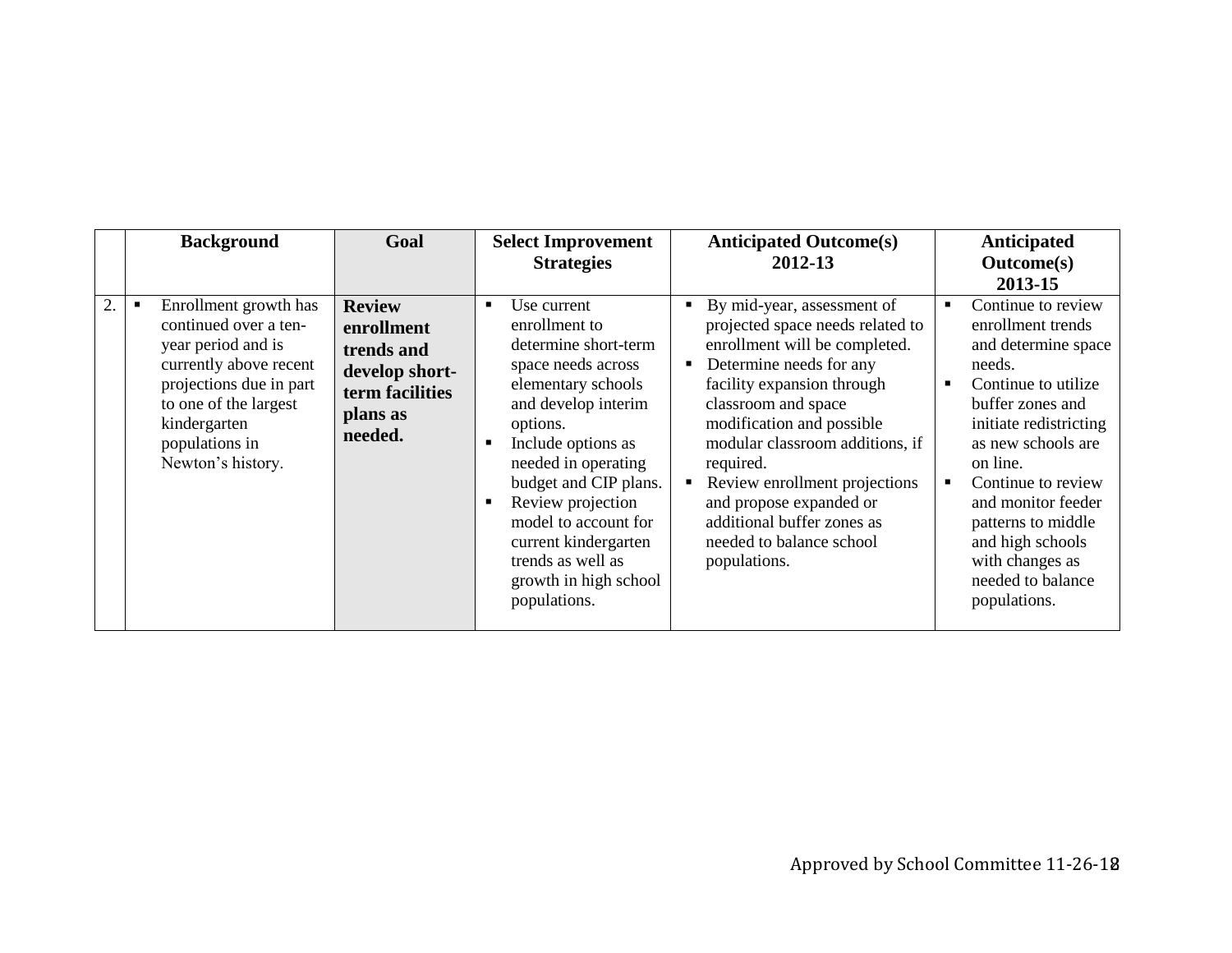|                  | <b>Background</b>                                                                                                                                                                                                                                                                                                                                                                  | Goal                                                                                                                                                                                             | <b>Select Improvement</b><br><b>Strategies</b>                                                                                                                                                                                                                                                                                                                                                                                                       | Anticipated<br><b>Outcome(s)</b><br>2012-13                                                                                                                                                  | Anticipated<br><b>Outcome(s)</b><br>2013-15                                                                                                                          |
|------------------|------------------------------------------------------------------------------------------------------------------------------------------------------------------------------------------------------------------------------------------------------------------------------------------------------------------------------------------------------------------------------------|--------------------------------------------------------------------------------------------------------------------------------------------------------------------------------------------------|------------------------------------------------------------------------------------------------------------------------------------------------------------------------------------------------------------------------------------------------------------------------------------------------------------------------------------------------------------------------------------------------------------------------------------------------------|----------------------------------------------------------------------------------------------------------------------------------------------------------------------------------------------|----------------------------------------------------------------------------------------------------------------------------------------------------------------------|
| 3.               | For the past several years,<br>$\blacksquare$<br>the school and city financial<br>officers have collaborated on<br>multi-year budget<br>projections. This has<br>produced forecasts that<br>assisted in long range<br>planning as well as contract<br>negotiations. A number of<br>strategies have been used to<br>reduce the gaps between<br>revenue and expenses, city-<br>wide. | Engage in multi-<br>vear financial<br>planning in order<br>to maintain<br>educational<br>excellence and<br>support<br>enrollment<br>growth, while<br>maintaining<br>financial<br>sustainability. | Update financial projections<br>$\blacksquare$<br>using new enrollment forecast<br>and associated costs. Include<br>short-term facilities needs<br>including renovation costs,<br>furniture, fixtures and<br>equipment (FF&E) for new<br>classroom spaces.<br>Expand the analysis of the<br>$\blacksquare$<br>cost impact of the growing<br>enrollment and use this in<br>budget planning.                                                           | Projections to be<br>completed by<br>December, 2012.<br>Enrollment<br>F<br>growth costs will<br>be reported in<br>expanded detail.                                                           | Multiyear<br>$\blacksquare$<br>projections will<br>be continued<br>through 2020 to<br>show both needs<br>and<br>sustainability of<br>operating and<br>capital costs. |
| $\overline{4}$ . | For many years, NPS has<br>$\blacksquare$<br>had a structure for<br><b>Elementary Special</b><br>Education decision-making<br>that includes two co-<br>directors. With the<br>departure of one of the co-<br>directors, it is an opportune<br>time to review the structure.                                                                                                        | <b>Restructure</b><br><b>Elementary</b><br><b>Special Education</b><br>in a manner that<br>effectively<br>supports staff,<br>students and<br>families.                                           | <b>Establish Committee to make</b><br>$\blacksquare$<br>recommendations to<br>Superintendent.<br>Conduct focus groups with a<br>$\blacksquare$<br>variety of stakeholder groups<br>including principals, parents,<br>teachers and special<br>educators.<br>Review numerous special<br>٠<br>education administrative<br>structures designed to<br>improve information flow and<br>support for students, parents<br>and school-based<br>practitioners. | Special<br>Education<br>administrative<br>restructuring<br>recommendations<br>made to<br>Superintendent.<br><b>Budget</b><br>implications<br>considered in<br>formulating<br>2013-14 budget. | <b>New</b><br>$\blacksquare$<br>administrative<br>structure fully<br>implemented.<br>Ongoing<br>assessment of its<br>effectiveness.                                  |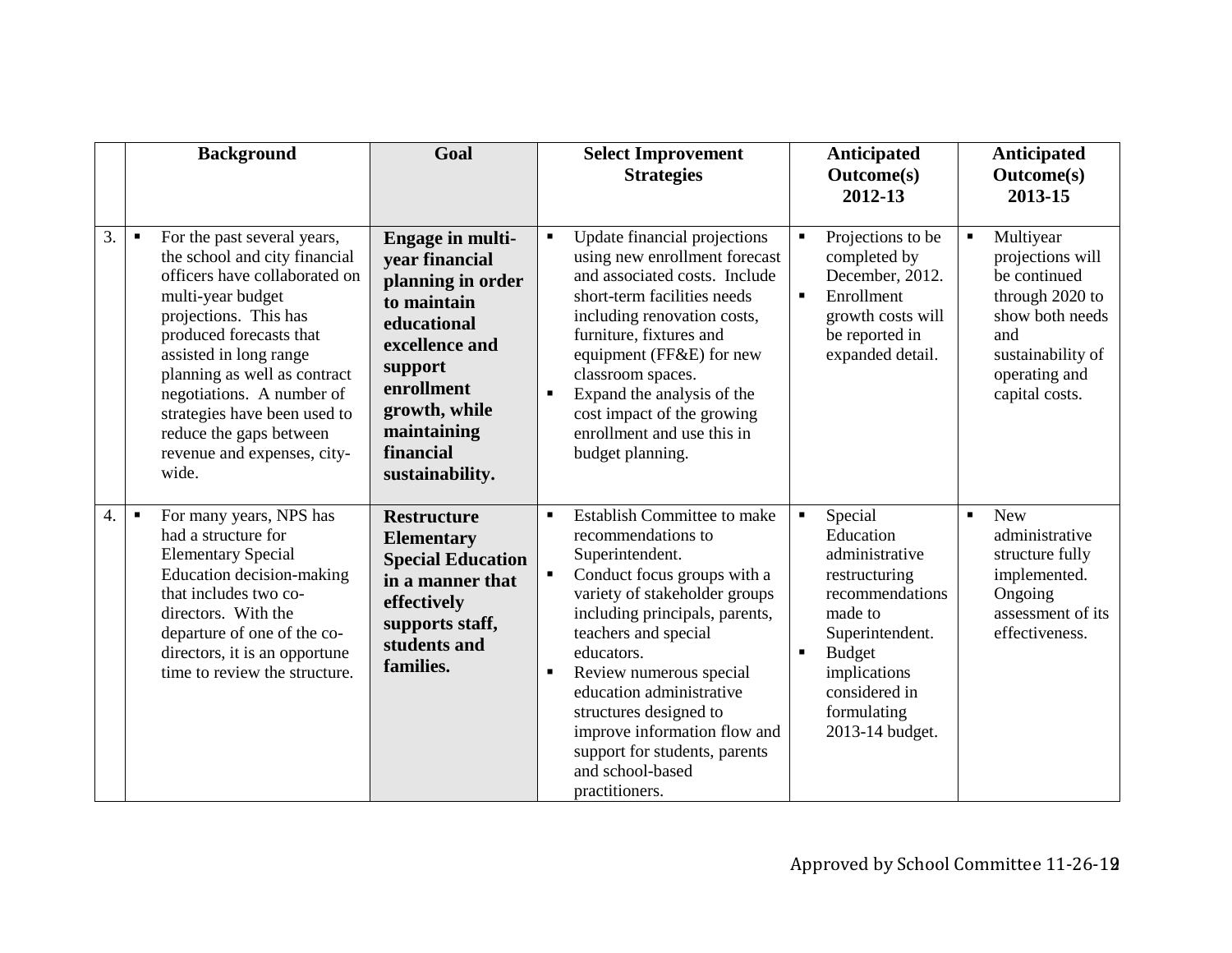|    | <b>Background</b>                                                                                                                                                                                                                             | Goal                                                                                                                                                      | <b>Select Improvement</b><br><b>Strategies</b>                                                                                                                                                                                                                                                                                                                                                                                                       | <b>Anticipated Outcome(s)</b><br>2012-13                                                                                                                                                                                                                                                                                                                                                                                                                                                                                                                                                                                             | Anticipated<br><b>Outcome(s)</b><br>2013-15                                                                                                                                                                                                                                                                                                                                                              |
|----|-----------------------------------------------------------------------------------------------------------------------------------------------------------------------------------------------------------------------------------------------|-----------------------------------------------------------------------------------------------------------------------------------------------------------|------------------------------------------------------------------------------------------------------------------------------------------------------------------------------------------------------------------------------------------------------------------------------------------------------------------------------------------------------------------------------------------------------------------------------------------------------|--------------------------------------------------------------------------------------------------------------------------------------------------------------------------------------------------------------------------------------------------------------------------------------------------------------------------------------------------------------------------------------------------------------------------------------------------------------------------------------------------------------------------------------------------------------------------------------------------------------------------------------|----------------------------------------------------------------------------------------------------------------------------------------------------------------------------------------------------------------------------------------------------------------------------------------------------------------------------------------------------------------------------------------------------------|
| 5. | A robust network<br>$\blacksquare$<br>infrastructure,<br>appropriate hardware,<br>technical services and<br>data management are<br>components that are the<br>foundation for<br>teaching, learning, and<br>leadership in the 21st<br>century. | <b>Continue to</b><br>build the<br>network<br><i>infrastructure</i><br>throughout<br>the district<br>and the<br>hardware<br>capacity in<br>each building. | Continue to improve and<br>$\blacksquare$<br>develop functionality and<br>capacity of our technology<br>infrastructure to support<br>learning.<br>$\blacksquare$<br>Increase access to<br>technology equipment and<br>resources both during and<br>outside the school day.<br>Provide support and<br>$\blacksquare$<br>professional development to<br>ensure our educators can<br>leverage the technology<br>available for teaching and<br>learning. | Phase one of the<br>$\blacksquare$<br>replacement of the<br>city's wide area<br>network will begin,<br>providing high speed<br>communication systems<br>between all city<br>buildings.<br>Re-design of the<br>٠<br>district's wireless<br>networks will be<br>completed with a goal<br>of supporting 2.5<br>devices per human in<br>our schools.<br>Access for all teachers<br>$\blacksquare$<br>to a standard set of<br>classroom based<br>technologies that will<br>support modern<br>learning models<br>including digital<br>projection, cameras,<br>and multimedia sound<br>systems.<br>Pilot new district<br>learning platform. | A robust network<br>$\blacksquare$<br>infrastructure that<br>allows access to rich<br>learning resources<br>and collaboration<br>both in and outside<br>of the school day.<br>Adequate access for<br>$\blacksquare$<br>students to devices<br>which will allow<br>them to leverage the<br>district's learning<br>platform, digital<br>content, and access<br>to the Internet<br>anytime and<br>anywhere. |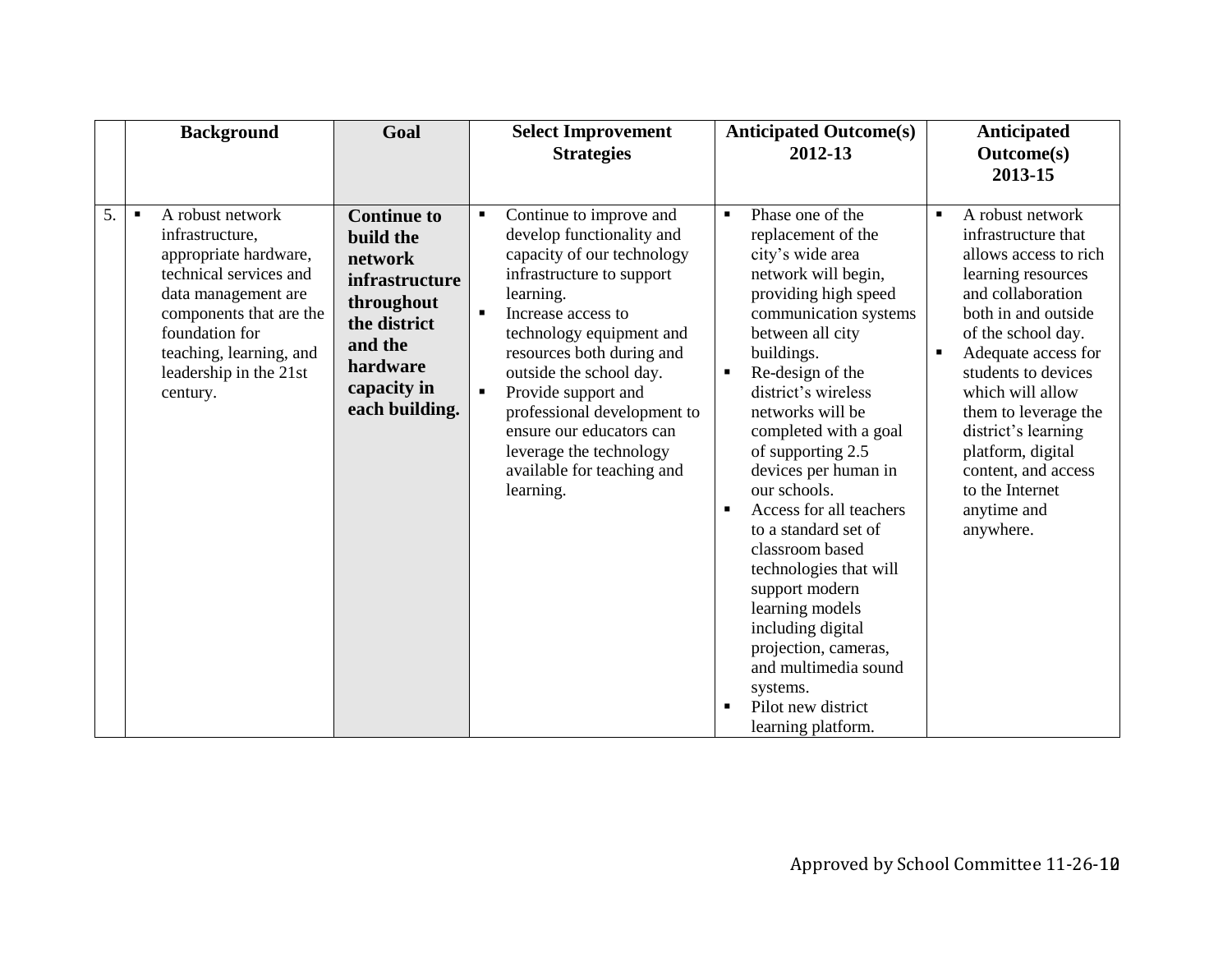|    | <b>Background</b>                                                                                                                                                                                                                                                                                                                | Goal                                                         | <b>Select Improvement</b><br><b>Strategies</b>                                                                                                                                                                                                                                                                                                                                                                                                                    | <b>Anticipated Outcome(s)</b><br>2012-13                                                                                                                                                                                                                                               | Anticipated<br><b>Outcome(s)</b><br>2013-15                                                                                                                                                                                                                             |
|----|----------------------------------------------------------------------------------------------------------------------------------------------------------------------------------------------------------------------------------------------------------------------------------------------------------------------------------|--------------------------------------------------------------|-------------------------------------------------------------------------------------------------------------------------------------------------------------------------------------------------------------------------------------------------------------------------------------------------------------------------------------------------------------------------------------------------------------------------------------------------------------------|----------------------------------------------------------------------------------------------------------------------------------------------------------------------------------------------------------------------------------------------------------------------------------------|-------------------------------------------------------------------------------------------------------------------------------------------------------------------------------------------------------------------------------------------------------------------------|
| 6. | According to the<br>$\blacksquare$<br><b>Affirmative Action reports</b><br>for the past 3 years, the<br>percent of staff of color has<br>remained constant from<br>9.59% in FY10 to 9.84% in<br>FY12.<br>Minority administrative<br>п<br>leadership in the district<br>has declined from 30.11%<br>in FY10 to 16.67% in<br>FY12. | <b>Increase the</b><br>diversity of<br>faculty and<br>staff. | Develop written<br><b>Strategic Recruitment</b><br>Plan focusing on<br>diversity.<br>Review and modify<br>recruitment sources<br>placing stronger<br>emphasis on diversity<br>plan.<br>Utilize other internal<br>staff in addition to<br>Human Resources to<br>network and recruit a<br>diverse workforce.<br>Partner with<br>$\blacksquare$<br>professional diversity<br>recruiters to impact<br>hiring administrators<br>and improve<br>recruitment strategies. | Complete and implement the<br>$\blacksquare$<br>Strategic Recruitment Plan.<br>Cultivate networks via social<br>٠<br>media ( <i>i.e.</i> : Linkedin.com)<br>and interpersonal<br>relationship building with<br>organizations, specifically<br>directed towards diversity<br>alliances. | Annually review,<br>update, and revise<br>the Strategic<br><b>Recruitment Plan</b><br>and adjust it based<br>on hiring results.<br>Increase staffing<br>$\blacksquare$<br>diversity by at least<br>2%, while focusing<br>on improving<br>leadership diversity<br>hires. |